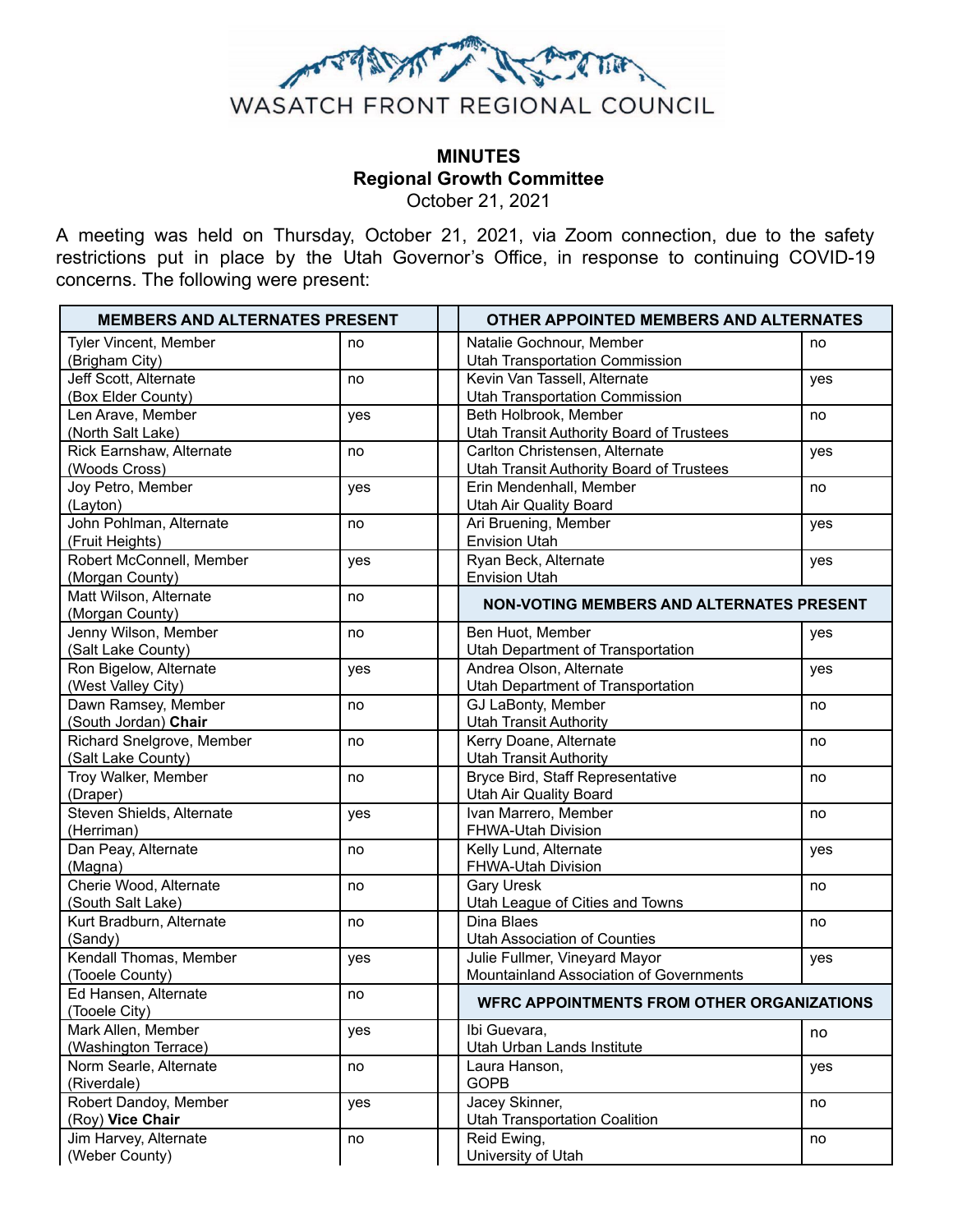| <b>OTHER ATTENDEES PRESENT, including WFRC Staff:</b>      |  |                                                          |  |  |
|------------------------------------------------------------|--|----------------------------------------------------------|--|--|
| Ginger Chinn, Brett Millburn, Jennifer Elskin, Kelly Lund, |  | WFRC staff: Jory Johner, Mikala Jordan, Rosie Hernandez, |  |  |
| Wendy Thomas, Weston Applonie, Chad Wilkinson, Lon         |  | Marcia White, Lauren Victor, Megan Townsend, Miranda     |  |  |
| Crowell, Andy Hulka, Helen Peters, Russ Fox, Roger         |  | Jones Cox, Ted Knowlton, Andrew Gruber, Andrea           |  |  |
| Borgenicht, Alysia Ducvara                                 |  | Pearson, Julie Bjornstad, Ned Hacker                     |  |  |

## 1. **Introductions and Consent Agenda [00:00:05]**

Mayor Bob Dandoy, Vice-Chair, excused Mayor Dawn Ramsey, Chair, and called the meeting to order at 9:47 a.m. Introductions were made via roll call.

**1a. ACTION: Approve Minutes from August 19, 2021 [00:01:44]** Mayor Dandoy brought attention to the minutes of the August meeting. With no discussion or changes, the Mayor entertained a motion to accept the minutes. Mayor Mark Allen made a motion to accept the August meeting minutes as written and Mayor Len Arave seconded. The motion passed unanimously.

## 2. **Public Comment [00:02:40]**

Mayor Dandoy opened the meeting for public comments. There were none. Andrew Gruber, WFRC, introduced Russ Fox as the new Director of Planning for UTA.

## 3. **Wasatch Choice draft 2023-2050 transportation scenario [00:05:20]**

Mayor Dandoy introduced Jory Johner and Julie Bjornstad, both with WFRC. Mr. Johner and Ms. Bjornstad outlined the draft set of transportation projects for the years 2023 to 2050 that are being considered as part of the four-year update to Wasatch Choice Vision and the Unified Transportation Plan. This update is scheduled for adoption in May, 2023. Group discussion was welcomed and it was noted that a key opportunity to provide feedback on these projects is through the Wasatch Choice Vision workshops. Mr. Johner and Ms. Bjornstad reviewed an outline of these projects and discussed the balance between modes of transportation, approximate costs, and forecasted benefits. This draft scenario of our future transportation system also incorporates a comprehensive refinement to the Wasatch Choice centers.

## 4. **Wasatch Choice local spotlight - Layton City [00:21:19]**

Mayor Dandoy informed the committee that members of Layton City would be presenting. Mayor Joy Petro and Chad Wilkinson highlighted their recent planning, including their general plan, their active transportation planning, and their efforts in working with their neighboring communities to analyze the market surrounding future West Davis Corridor interchanges. Layton's Land Use Map establishes a strategy that incorporates centers throughout the community. The City is working to implement these centers with mixed use zones along transit routes and near Commuter Rail, and infrastructure improvements around the West Davis Business Center.

## 5. **Statewide growth policy conversations [00:43:40]**

Mayor Dandoy turned the time to Andrew Gruber, WFRC, who provided an update to continue the ongoing discussion of policy recommendations for consideration by two state commissions the [Economic Opportunity Commission](https://business.utah.gov/about/boards/unified-economic-opportunity-commission/) and the [Commission on Housing Affordability.](https://www.utah.gov/pmn/sitemap/publicbody/6423.html) Mr. Gruber stated that while the two commissions are working on different core issues they both are exploring how improvements can be made via coordination with other planning elements such as infrastructure, housing, economic development, and open space. The alignment between these issues has been at the heart of the work of WFRC and is embodied in the Wasatch Choice Regional Vision.